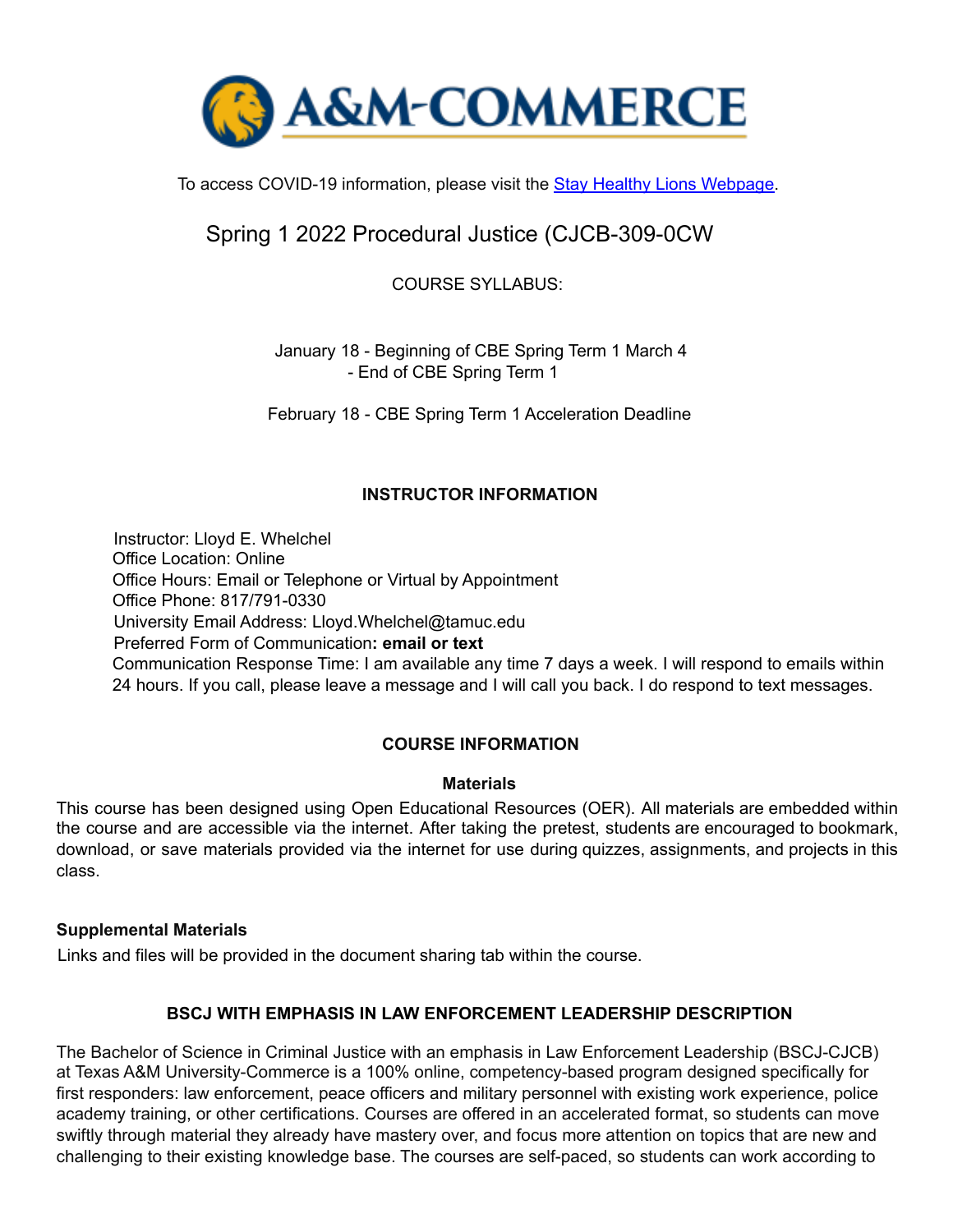their own schedule. Students in the BSCJ-CJCB program develop practical workplace competencies that meet current and future challenges facing first responders today.

The *syllabus/schedule are subject to change.* 1

### **COURSE DESCRIPTION**

Employing the four pillars of procedural justice, students will learn effective ways to increase public trust and confidence in police. This course will strengthen police legitimacy and communication competency with the community and special populations.

### **STUDENT LEARNING OUTCOMES**

Completion of this course provides the student with the knowledge of how procedural justice impacts their day to day interactions with the public influences how the community views law enforcement. The student will also learn that procedural justice impacts his or her department with how the administration interacts with officers through day to day activity and through setting policy.

## **COURSE REQUIREMENTS**

**Minimal Technical Skills Needed:** Students will need reliable computer and internet access for this course. Students must be able to effectively use myLeo email, myLeo Online D2L, and Microsoft Office.

**Instructional Methods:** This course is an online course. To be successful in this course, all content and course modules should be read and reviewed. All assignments and quizzes (both graded and not graded) must be completed. Please contact the instructor by email for any assistance.

**Student Responsibilities or Tips for Success in the Course:** To be successful in this course, all content and course modules should be read and reviewed. All assignments and quizzes (both graded and not graded) should be completed. Please contact the instructor by email for any assistance.

### **ASSESSMENT**

Students must achieve 80% or higher for the both the posttest and culminating project to demonstrate competency and pass the course.

### **Course Pre-test**

The purpose of the pre-test is to provide a baseline understanding of your knowledge in this competency. The pre-test is required before you begin studying course materials. I

| <b>Content</b> | <b>Description Value Notes</b>                         |                                              |
|----------------|--------------------------------------------------------|----------------------------------------------|
| Pre-test       | This is the initial assessment in                      |                                              |
|                | the course to provide a                                | 100 points Required before completing any    |
|                |                                                        | other work in the course. The grade          |
|                | baseline understanding of a                            | on the pre-test does <b>not</b> count in the |
|                | student's knowledge of the                             |                                              |
|                |                                                        | final grade for this course.                 |
|                | course content and                                     |                                              |
|                | competencies. Pretests are<br>taken once and should be |                                              |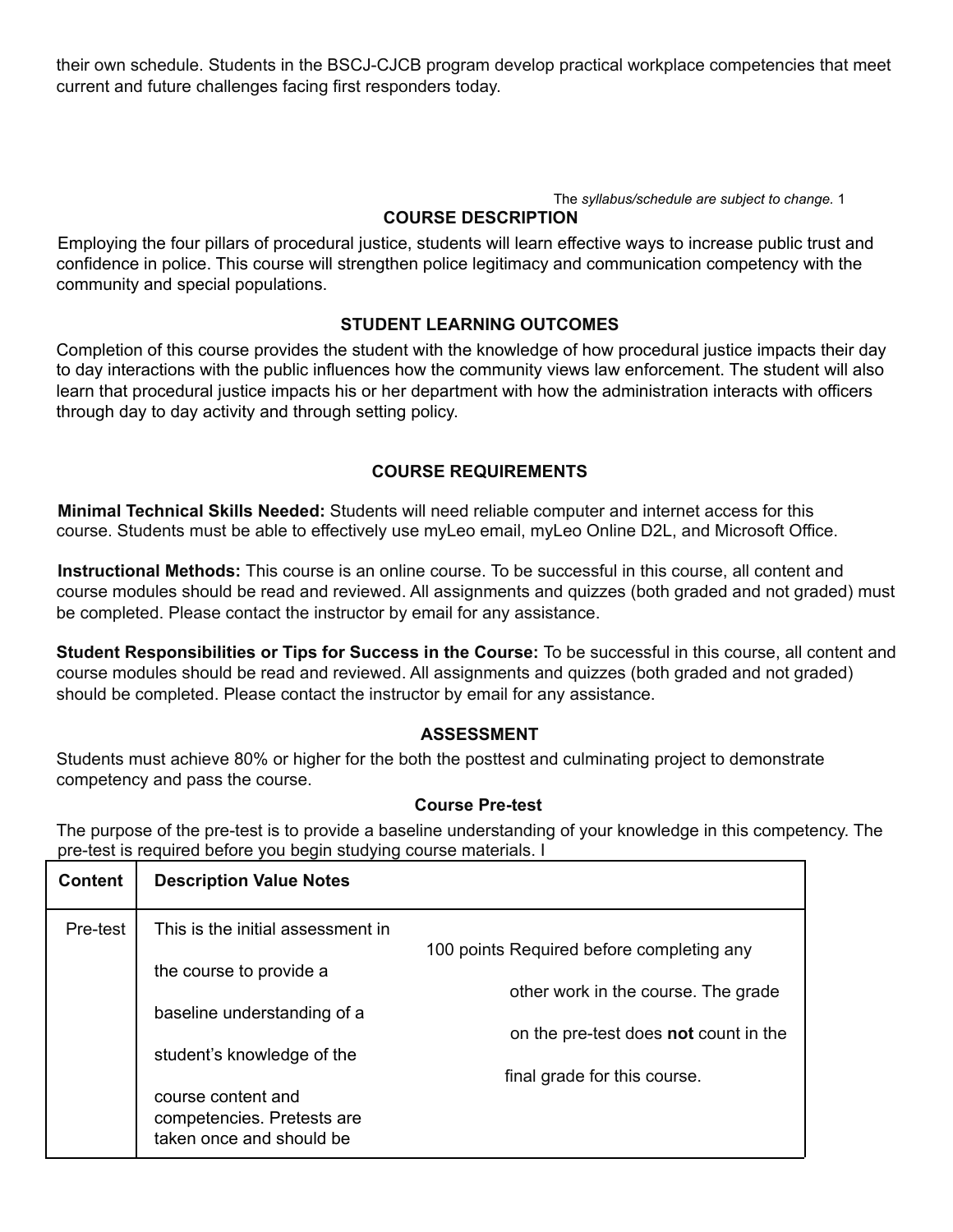| completed upon the first couple<br>of days of a CBE academic<br>term or entry into a course if a<br>student is an accelerator. |
|--------------------------------------------------------------------------------------------------------------------------------|
|--------------------------------------------------------------------------------------------------------------------------------|

## **Learning Objective Essays**

A brief short-answer item that the student submits to the instructor that requires students to synthesize and apply the concept, theory, process, etc., introduced in the Learning Objective Module. Essays are submitted to the instructor and do not require comments or "discussion" with other students in the course.

#### The *syllabus/schedule are subject to change.* 2

### **Course Post-test**

The end-of-course comprehensive exam that assesses student knowledge and understanding of major concepts, theories, processes, etc., in the course. A **score of 80% or higher is required** to demonstrate competency.

| <b>Content</b> | <b>Description Value</b>                                                                                                         | <b>Notes</b>                                                                                                                          |
|----------------|----------------------------------------------------------------------------------------------------------------------------------|---------------------------------------------------------------------------------------------------------------------------------------|
| Post-test      | Measures your competency of<br>100 points<br>learning outcomes through<br>essay, short answer, and<br>multiple-choice questions. | Required and you must score<br>80% or higher. You have up to<br>three attempts.<br>DUE: Last day of week 7,<br>Friday by 11:59 PM CST |

If you score less than 80% on the post-test, you will have an opportunity to review the material and retake the post-test two additional times. If the posttest score is less than 80% within three attempts, students will receive a grade of "F" in the course and will be required to retake the course in the new term. Students who fail the posttest should review feedback from the instructor before reattempting the posttest.

### **Culminating Project**

The project assesses your knowledge of terms and the application of concepts presented in this course. A **score of 80% or higher is required** to demonstrate competency.

| <b>Content</b> | <b>Description Value Notes</b>                                                                                                       |
|----------------|--------------------------------------------------------------------------------------------------------------------------------------|
| Project        | Measures your competency of<br>100 points Required and you must score                                                                |
|                | learning outcomes the<br>80% or higher. You have up to<br>completion of a                                                            |
|                | three attempts.<br>competency-based project.                                                                                         |
|                | DUE DATE if you want<br>feedback for revisions: End of<br>week 6.<br><b>HARD DUE DATE: Last day of</b><br>week 7, Friday by 11:59 PM |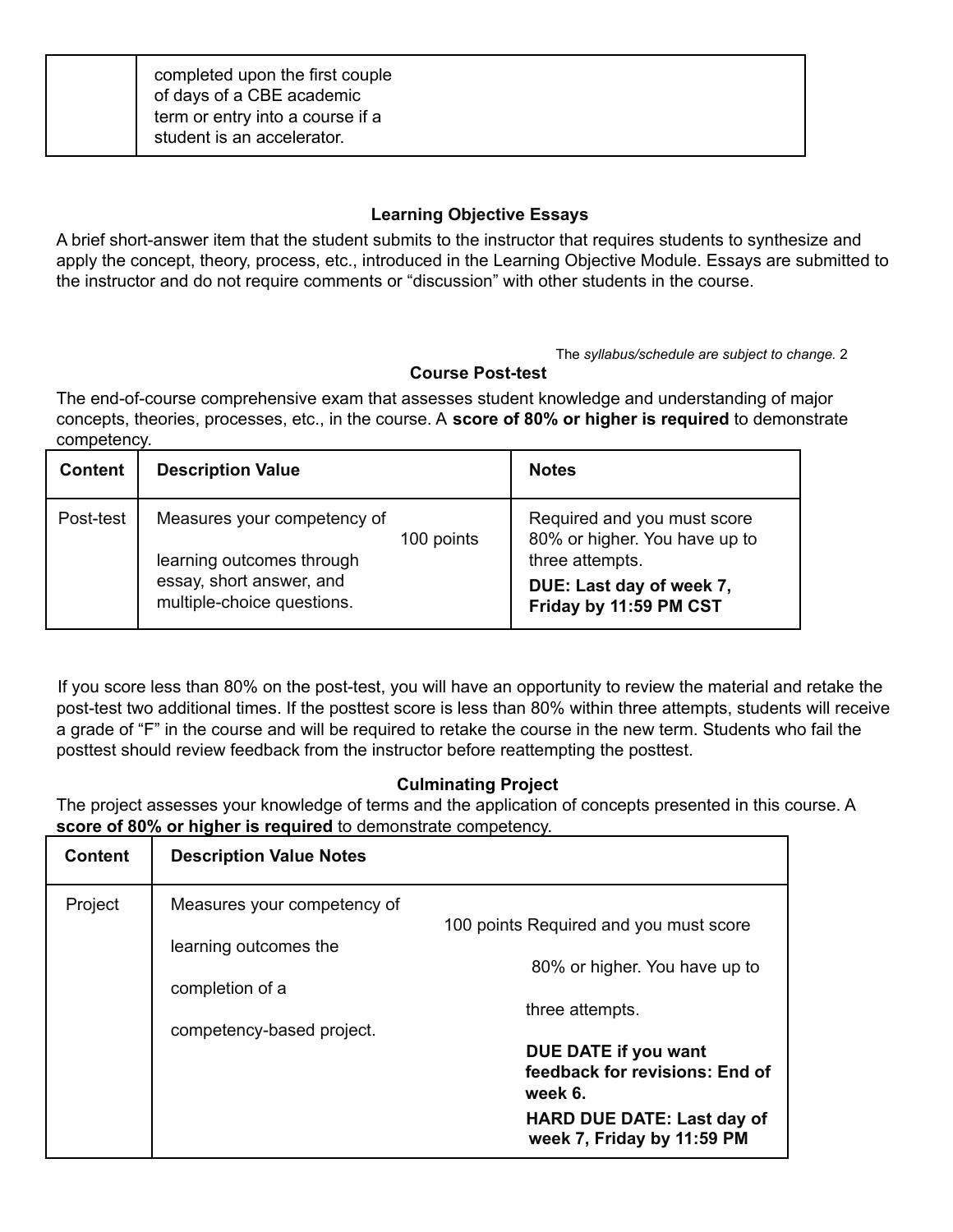| _____ |
|-------|
|-------|

If students score less than 80% on the culminating project, they will have an opportunity to review the material and resubmit the project up to two additional times. If the culminating project is less than 80% within three attempts, students will receive a grade of "F" in the course and will be required to retake the course in the new term.

#### **GRADING**

A score of 80% or higher on both the Culminating Project and Posttest is required to demonstrate competency and receive credit for the course. The following items will be used to calculate the final grade in the course.

**Item Worth**

Posttest 100 points

Culminating Project Attempt 100 points

The *syllabus/schedule are subject to change.* 3

**Hot Spot Policing and Phoenix**

100 points each

**Tattoo Policy**

**Model 2 & 3 Papers** Does not count as a grade but is required

**Total 400**

### **Grading Scale**

 $A = 90\% - 100\%$  $B = 80\% - 89\%$  $F = 79%$  or Below

### **TECHNOLOGY REQUIREMENTS**

**LMS**

All course sections offered by Texas A&M University-Commerce have a corresponding course shell in the myLeo Online Learning Management System (LMS). Below are the technical requirements

Learning Management System (LMS) Requirements: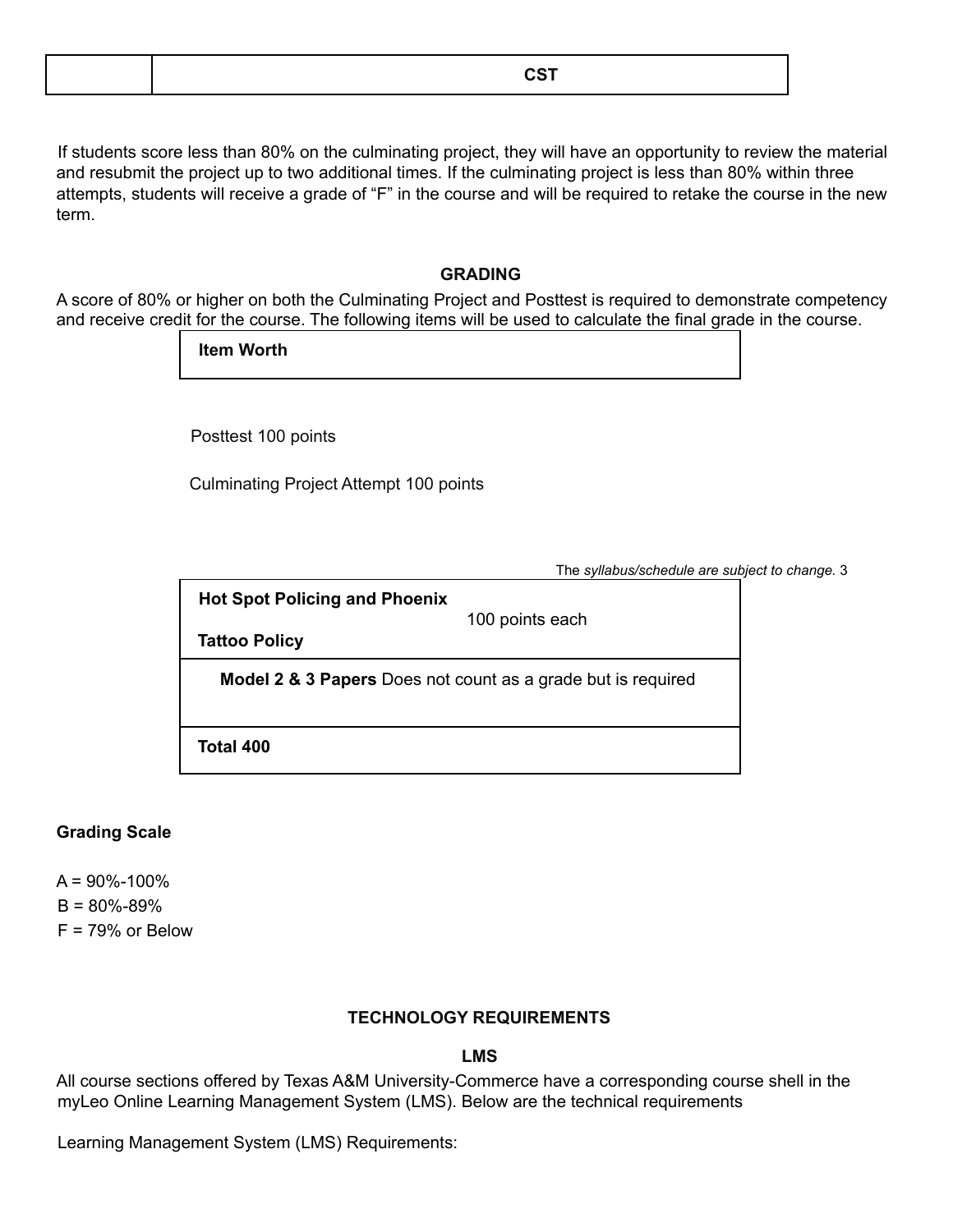View the Learning Management System Requirements Webpage.

LMS Browser Support: Learn more on the LMS Browser Support Webpage.

YouSeeU Virtual Classroom Requirements: Visit the Virtual Classroom Requirements Webpage.

## **ACCESS AND NAVIGATION**

You will need your campus-wide ID (CWID) and password to log into the course. If you do not know your CWID or have forgotten your password, contact the Center for IT Excellence (CITE) at 903.468.6000 or helpdesk@tamuc.edu**.**

**Note:** Personal computer and internet connection problems do not excuse the requirement to complete all course work in a timely and satisfactory manner. Each student needs to have a backup method to deal with these inevitable problems. These methods might include the availability of a backup PC at home or work, the temporary use of a computer at a friend's home, the local library, office service companies, Starbucks, a TAMUC campus open computer lab, etc.

## **COMMUNICATION AND SUPPORT**

If you have any questions or are having difficulties with the course material, please contact your Instructor.

### **Technical Support**

If you are having technical difficulty with any part of Brightspace, please contact Brightspace Technical Support at 1-877-325-7778. Other support options can be found on the Brightspace Support Webpage.

The *syllabus/schedule are subject to change.* 4

### **Interaction with Instructor Statement**

This is an online course; therefore, expect most communication to be online as well. Correspondence will always be through university email (your "myLeo" mail) and announcements in myLeo online (D2L). The instructor will make every effort to respond to emails within 24 provided the correspondence follows the requirements listed below. Students are encouraged to check university email daily.

## **COURSE AND UNIVERSITY PROCEDURES/POLICIES**

### **Syllabus Change Policy**

The syllabus is a guide. Circumstances and events, such as student progress, may make it necessary for the instructor to modify the syllabus during the semester. Any changes made to the syllabus will be announced in advance.

### **Student Conduct**

All students enrolled at the University shall follow the tenets of common decency and acceptable behavior conducive to a positive learning environment. The Code of Student Conduct is described in detail online in the Student Guidebook.

Students should also consult the Rules of Netiquette Webpage for more information regarding how to interact with students in an online forum.

## **TAMUC Attendance**

For more information about the attendance policy, please view the **Attendance Webpage** and the Class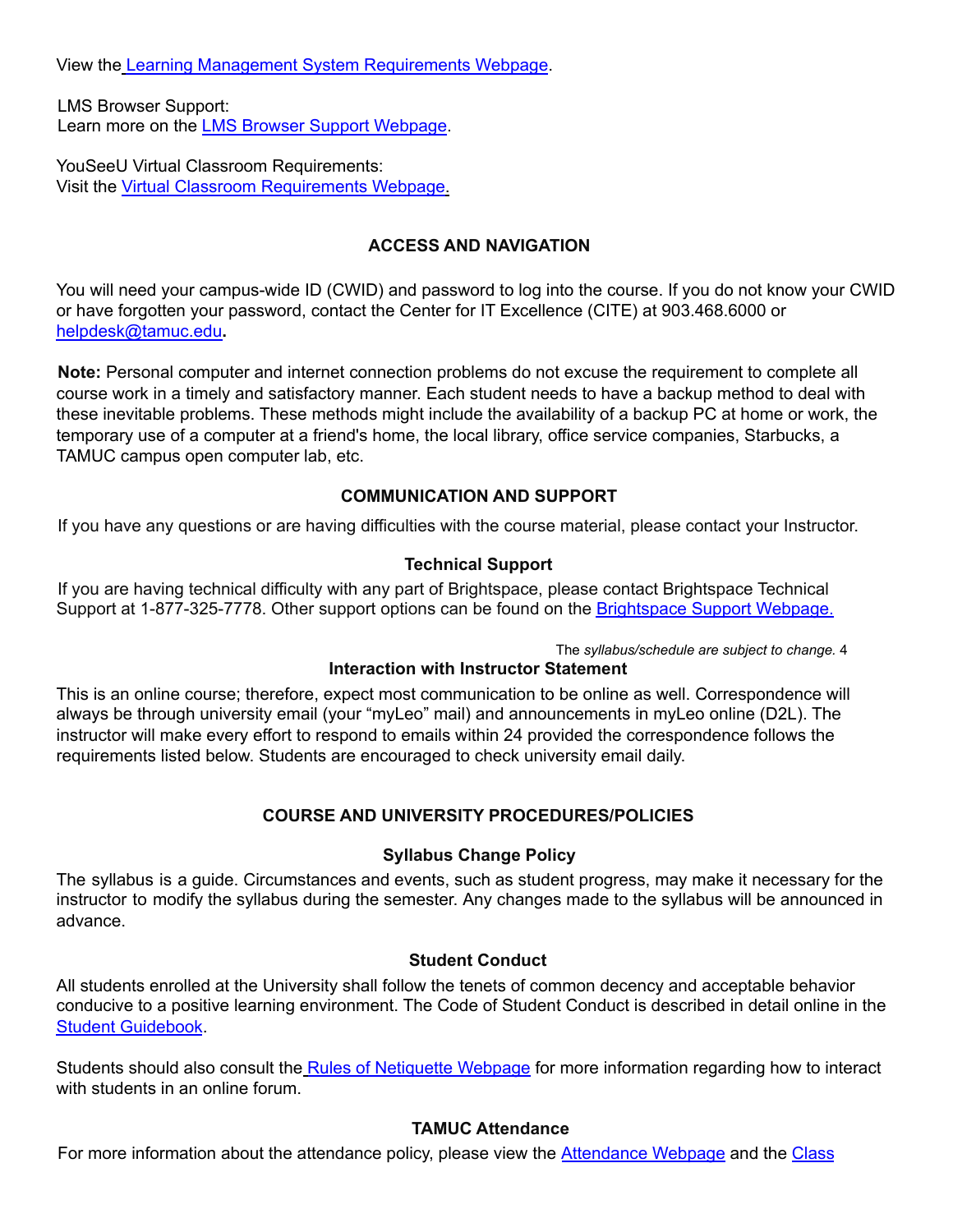## **Academic Integrity**

Students at Texas A&M University-Commerce are expected to maintain high standards of integrity and honesty in all of their scholastic work. For more details and the definition of academic dishonesty see the following procedures:

Undergraduate Academic Dishonesty Policy Undergraduate Student Academic Dishonesty Form

#### **Students with Disabilities-- ADA Statement**

The Americans with Disabilities Act (ADA) is a federal anti-discrimination statute that provides comprehensive civil rights protection for persons with disabilities. Among other things, this legislation requires that all students with disabilities be guaranteed a learning environment that provides for reasonable accommodation of their disabilities. If you have a disability requiring an accommodation, please contact:

### **Office of Student Disability Resources and Services**

Texas A&M University-Commerce Velma K. Waters Library Rm 162 Phone (903) 886-5150 or (903) 886-5835 Fax (903) 468-8148 Email: studentdisabilityservices@tamuc.edu Website: Office of Student Disability Resources and Services

### **Nondiscrimination Notice**

Texas A&M University-Commerce will comply in the classroom, and in online courses, with all federal and state laws prohibiting discrimination and related retaliation on the basis of race, color, religion, sex, national origin, disability, age, genetic information, or veteran status. Further, an environment free from discrimination on the basis of sexual orientation, gender identity, or gender expression will be maintained.

The *syllabus/schedule are subject to change.* 5

### **Campus Concealed Carry Statement**

Texas Senate Bill - 11 (Government Code 411.2031, et al.) authorizes the carrying of a concealed handgun in Texas A&M University-Commerce buildings only by persons who have been issued and are in possession of a Texas License to Carry a Handgun. Qualified law enforcement officers or those who are otherwise authorized to carry a concealed handgun in the State of Texas are also permitted to do so. Pursuant to Penal Code (PC) 46.035 and A&M-Commerce Rule 34.06.02.R1, license holders may not carry a concealed handgun in restricted locations.

For a list of locations, please refer to the Carrying Concealed Handguns On Campus document and/or consult your event organizer.

Pursuant to PC 46.035, the open carrying of handguns is prohibited on all A&M-Commerce campuses. Report violations to the University Police Department at 903-886-5868 or 9-1-1.

### **COURSE OUTLINE / CALENDAR**

**Learning Objectives and**

**Materials to Read or Review Assignments**

**Competencies**